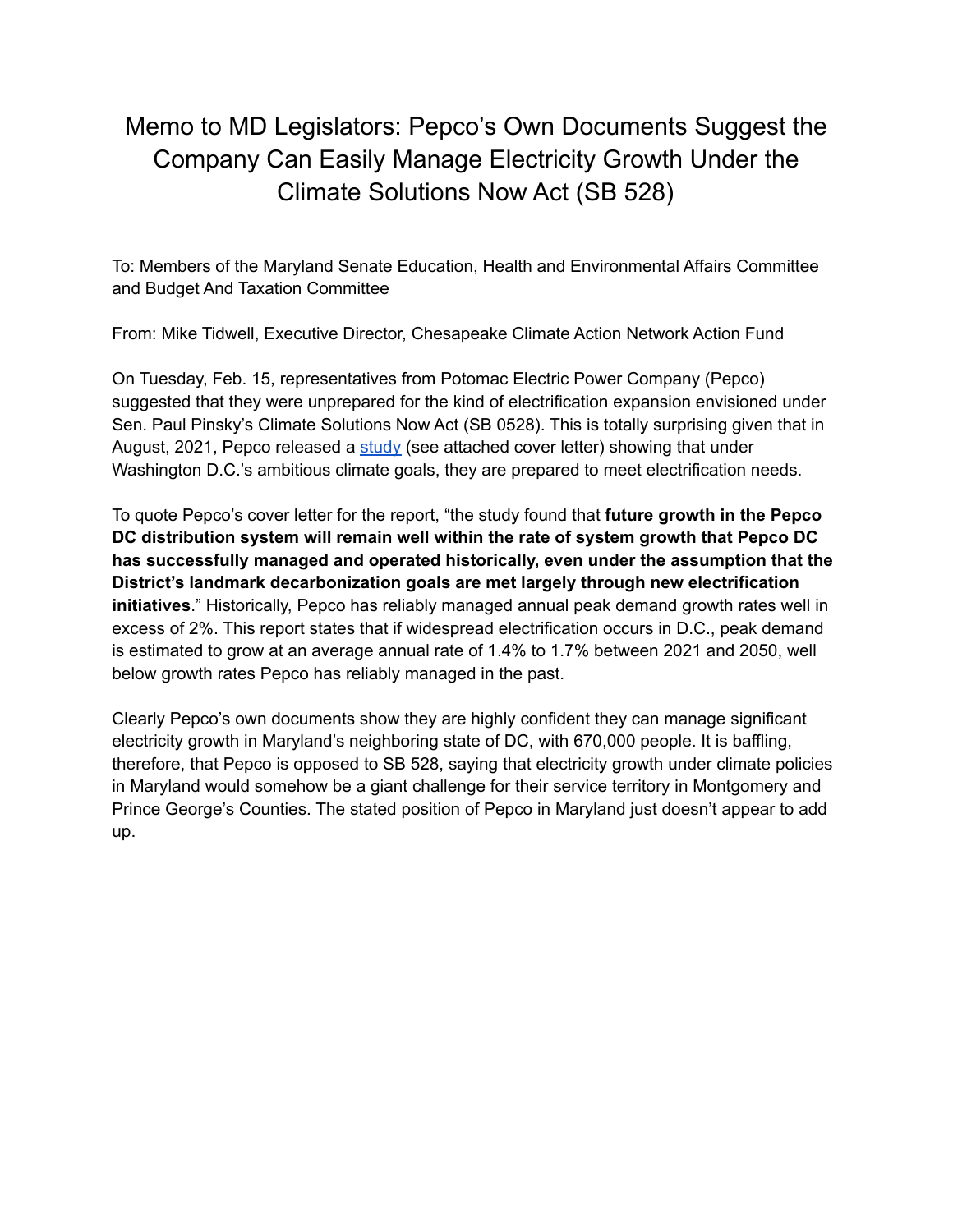

**Andrea H. Harper** Assistant General Counsel

August 27, 2021

EP9628 701 Ninth Street, NW Washington, DC 20068

202.428.1100 ahharper@pepcoholdings.com

Ms. Brinda Westbrook-Sedgwick Commission Secretary Public Service Commission of the District of Columbia 1325 G Street, NW Suite 800 Washington, DC 20005

## **Re: Formal Case No. 1167**

Dear Ms. Westbrook-Sedgwick:

Pursuant to Order No. 20754, Potomac Electric Power Company ("Pepco") submits to the Public Service Commission of the District of Columbia ("Commission") its electrification study. The purpose of this study is to assess the impact of electrification on the Pepco DC system by using average growth in system peak demand between 2021 and 2050 as a proxy for the overall impact on the Pepco DC distribution system. The study demonstrates the potential role of energy efficiency ("EE") and load flexibility in moderating the load impacts of electrification on the Pepco DC power grid. Through Clean Energy DC, the District has established the pathway to meeting its decarbonization goals involves an emphasis on energy efficiency and conservation, followed by decarbonizing the electric supply, including expanding local solar, and, finally, using decarbonized electricity to electrify as much as possible. Pepco, through its Climate Solutions Plan, will execute a multi-faceted strategy that will advance a smarter, stronger and cleaner energy system to help the District of Columbia achieve its leading climate goals and to achieve carbon neutrality by 2050.

The study found that future growth in the Pepco DC distribution system will remain well within the rate of system growth that Pepco DC has successfully managed and operated historically, even under the assumption that the District's landmark decarbonization goals are met largely through new electrification initiatives across all sectors. As shown on page 3 of the study, under certain assumptions Pepco's study estimates that peak demand will grow at an average annual rate of 1.4% between 2021 and 2050. Between 1950 and 2020, Pepco managed annual peak demand growth rates on its DC system well in excess of 2%.

The District's decarbonization and supporting goals extend over a 30-year period, allowing the load growth associated with electrification to be addressed at a manageable pace spanning three decades. Moreover, EE and load flexibility can significantly reduce future increases in peak demand and can be scaled up as electrification initiatives gain traction. Indeed, with an achievable